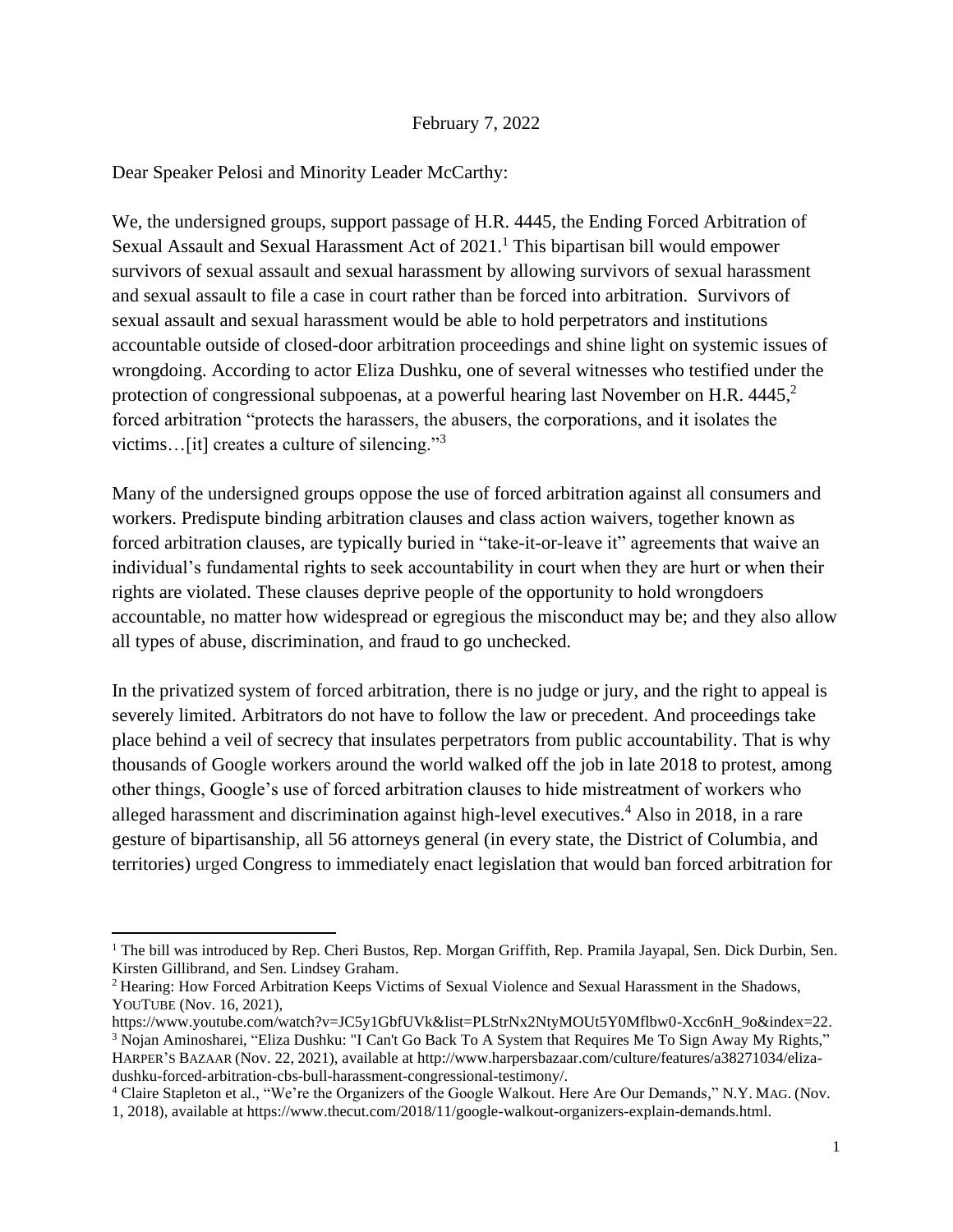sexual harassment claims.<sup>5</sup> The letter said, "Victims of such serious misconduct should not be constrained to pursue relief from decision makers who are not trained as judges, are not qualified to act as courts of law and are not positioned to ensure that such victims are accorded both procedural and substantive due process."

The Senate companion bill, which passed the Senate Judiciary Committee on a voice vote, has ten Republican co-sponsors, 6 and support continues to grow. Conservative commentator and women's rights advocate Gretchen Carlson, who has been a vocal opponent of the way forced arbitration clauses are used to silence victims of sexual harassment,<sup>7</sup> recently said that passing H.R. 4445 "will be a victory for American workers and I am incredibly optimistic this is going to be the law of the land."

H.R. 4445 has widespread, bipartisan support inside and outside the walls of Congress. We urge all Members of the House to vote for this important legislation. Your staff should feel free to reach out to Remington A. Gregg at [rgregg@citizen.org](mailto:rgregg@citizen.org) should you have any questions.

Sincerely,

American Association for Justice American Civil Liberties Union Alliance for Justice American Family Voices Americans for Financial Reform Center for Disability Rights Center for Economic Justice Center for Justice & Democracy Citizen Works Consumer Action Consumer Federation of America Consumer Reports Consumer Watchdog Consumers for Auto Reliability and Safety Center for Progressive Reform Disability Rights Education & Defense Fund **Earthjustice** Economic Policy Institute

<sup>5</sup> Letter to Congressional Leadership from National Association of Attorneys General (Feb. 18, 2018), [https://bit.ly/3u6EqiS.](https://bit.ly/3u6EqiS)

<sup>6</sup> Ending Forced Arbitration of Sexual Assault and Sexual Harassment Act of 2021, H.R. 4445, 117 Cong. (2021).

<sup>7</sup> Gretchen Carlson, "How Arbitration Clauses Allow Sexual Harassment to Continue," TIME (March 10, 2017), available at [https://time.com/4698538/gretchen-carlson-sexual-harassment-arbitration-clauses/.](https://time.com/4698538/gretchen-carlson-sexual-harassment-arbitration-clauses/)